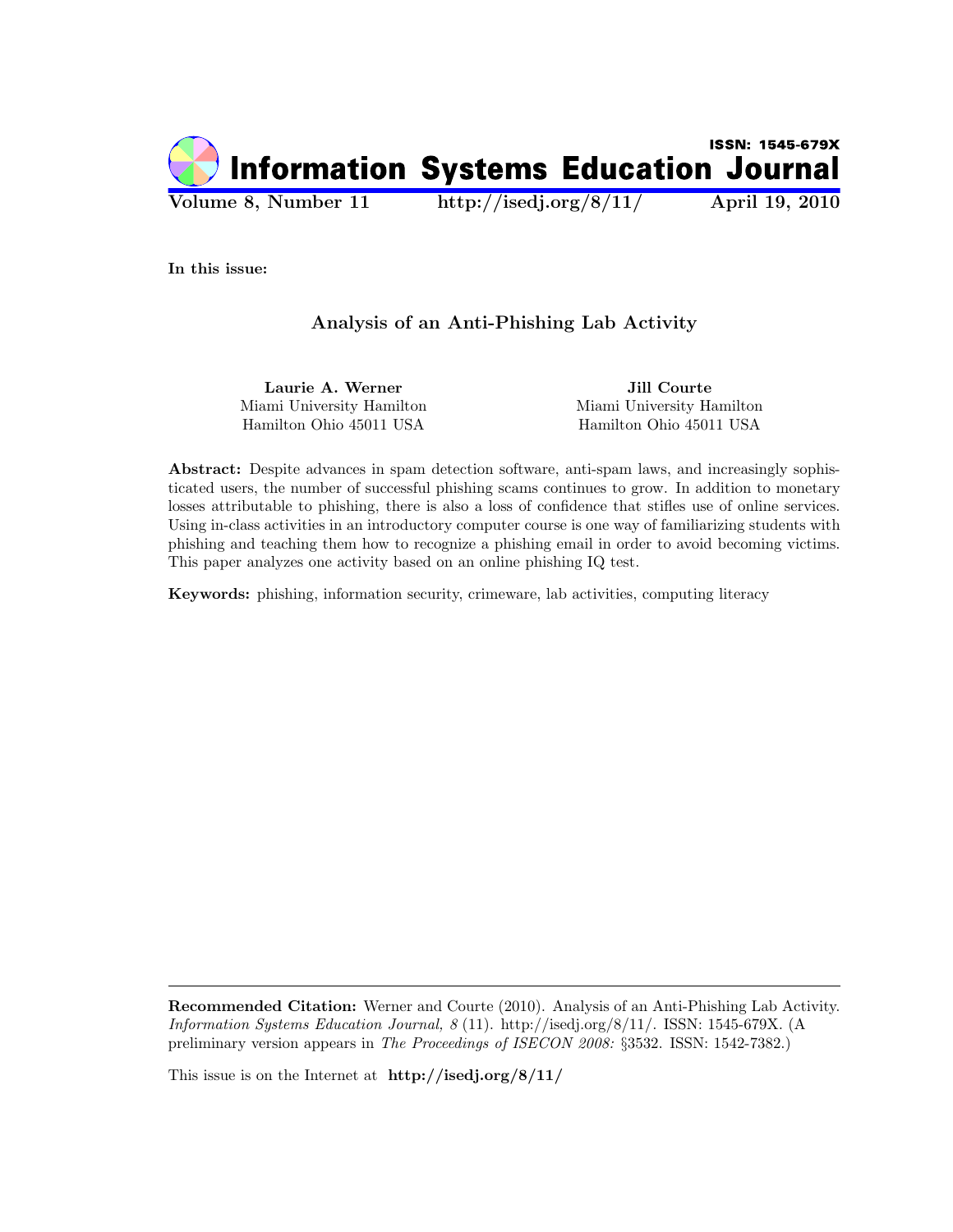The Information Systems Education Journal (ISEDJ) is a peer-reviewed academic journal published by the Education Special Interest Group (EDSIG) of the Association of Information Technology Professionals (AITP, Chicago, Illinois). • ISSN: 1545-679X. • First issue: 8 Sep 2003. • Title: Information Systems Education Journal. Variants: IS Education Journal; ISEDJ. • Physical format: online. • Publishing frequency: irregular; as each article is approved, it is published immediately and constitutes a complete separate issue of the current volume. • Single issue price: free. • Subscription address: subscribe@isedj.org. • Subscription price: free. • Electronic access: http://isedj.org/ • Contact person: Don Colton (editor@isedj.org)

#### 2010 AITP Education Special Interest Group Board of Directors

| Don Colton<br>Brigham Young Univ Hawaii<br>EDSIG President 2007-2008 |                    | Thomas N. Janicki<br>Univ NC Wilmington<br>EDSIG President 2009-2010 | Alan R. Peslak<br>Penn State<br>Vice President 2010 |
|----------------------------------------------------------------------|--------------------|----------------------------------------------------------------------|-----------------------------------------------------|
| Scott Hunsinger                                                      | Michael A. Smith   | Brenda McAleer                                                       | George S. Nezlek                                    |
| Appalachian State                                                    | High Point Univ    | U Maine Augusta                                                      | Grand Valley State                                  |
| Membership 2010                                                      | Secretary 2010     | Treasurer 2010                                                       | Director 2009-2010                                  |
| Patricia Sendall                                                     | Li-Jen Shannon     | Michael Battig                                                       | Mary Lind                                           |
| Merrimack College                                                    | Sam Houston State  | St Michael's College                                                 | North Carolina A&T                                  |
| Director 2009-2010                                                   | Director 2009-2010 | Director 2010-2011                                                   | Director 2010-2011                                  |
| Albert L. Harris                                                     | S. E. Kruck        | Wendy Ceccucci                                                       | Kevin Jetton                                        |
| Appalachian St                                                       | James Madison U    | Quinnipiac University                                                | Texas State                                         |
| JISE Editor ret.                                                     | JISE Editor        | Conferences Chair 2010                                               | FITE Liaison 2010                                   |

#### Information Systems Education Journal Editors

| Don Colton             | Thomas Janicki     | Alan Peslak           |
|------------------------|--------------------|-----------------------|
| Brigham Young U Hawaii | Univ NC Wilmington | Penn State University |
| Editor                 | Associate Editor   | Associate Editor      |

### Information Systems Education Journal 2008-2009 Editorial and Review Board

Samuel Abraham, Siena Heights Ronald Babin, Ryerson Univ Sharen Bakke, Cleveland St Wendy Ceccucci, Quinnipiac U Janet Helwig, Dominican Univ Scott Hunsinger, Appalachian St Kathleen Kelm, Edgewood Coll Frederick Kohun, Robert Morris Terri Lenox, Westminster

Cynthia Martincic, St Vincent Coll George Nezlek, Grand Valley St U Monica Parzinger, St Mary's Univ Don Petkov, E Conn State Univ Steve Reames, Angelo State Univ Jack Russell, Northwestern St U Patricia Sendall, Merrimack Coll Li-Jen Shannon, Sam Houston St

Michael Smith, High Point Univ Karthikeyan Umapathy, UNFlorida Stuart Varden, Pace University Laurie Werner, Miami University Bruce White, Quinnipiac University Belle Woodward, So Illinois Univ Charles Woratschek, Robert Morris Peter Y. Wu, Robert Morris Univ Kuo-pao Yang, Southeastern LA U

EDSIG activities include the publication of ISEDJ and JISAR, the organization and execution of the annual ISECON and CONISAR conferences held each fall, the publication of the Journal of Information Systems Education (JISE), and the designation and honoring of an IS Educator of the Year. • The Foundation for Information Technology Education has been the key sponsor of ISECON over the years. • The Association for Information Technology Professionals (AITP) provides the corporate umbrella under which EDSIG operates.

 c Copyright 2010 EDSIG. In the spirit of academic freedom, permission is granted to make and distribute unlimited copies of this issue in its PDF or printed form, so long as the entire document is presented, and it is not modified in any substantial way.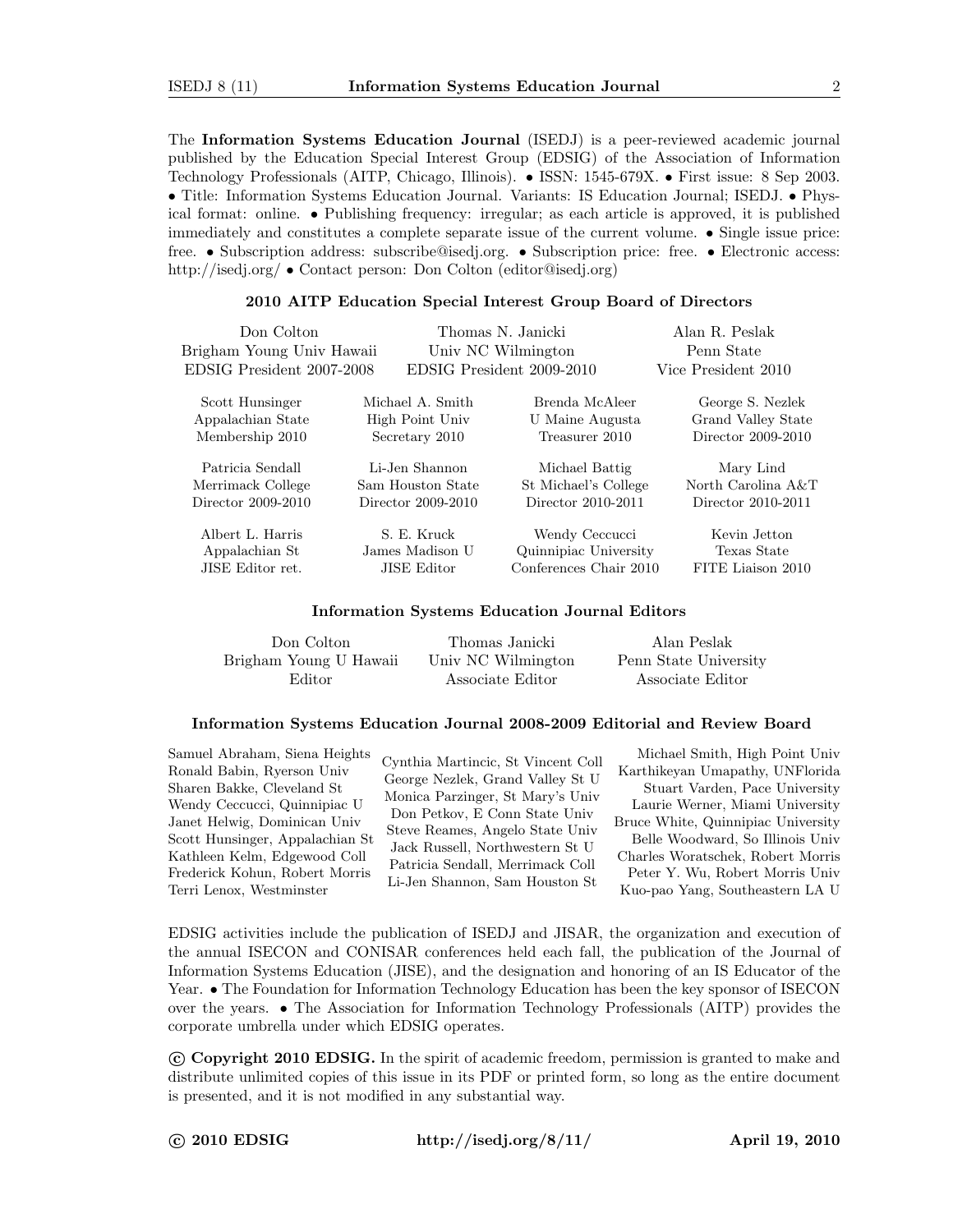# Analysis of an Anti-Phishing Lab Activity

Laurie Werner wernerla@muohio.edu

Miami University Hamilton Department of Computer and Information Technology 301E Mosler Hall 1601 University Blvd Hamilton, Ohio 45011 USA

Jill Courte

courteje@muohio.edu Miami University Hamilton

Department of Computer and Information Technology 301C Mosler Hall 1601 University Blvd Hamilton, Ohio 45011 USA

# Abstract

Despite advances in spam detection software, anti-spam laws, and increasingly sophisticated users, the number of successful phishing scams continues to grow. In addition to monetary losses attributable to phishing, there is also a loss of confidence that stifles use of online services. Using in-class activities in an introductory computer course is one way of familiarizing students with phishing and teaching them how to recognize a phishing email in order to avoid becoming victims. This paper analyzes one activity based on an online phishing IQ test.

Keywords: phishing, information security, crimeware, lab activities, computing literacy

# 1. INTRODUCTION

Despite many advances in anti-spam software and email filters, the success of phishing crimes continues to escalate. Consumer groups and security specialists both crowned phishing as a serious security threat in 2007. Consumer Reports listed phishing as one of four major online hazards, along with viruses, spam and spyware (Consumer Reports, 2008). The SysAdmin, Audit, Network, Security Institute (SANS) reported that spear phishing attacks are among the most critical on their annual top-20 list of Internet threats. (SANS, 2007)

Since 2004, the monetary losses due to phishing emails have steadily increased. Taking the bait can cost users a few dollars

from a single online purchase or become the gateway to total identity theft. In 2007 alone, the Federal Trade Commission (Staff Report, 2008) reported \$1 billion in losses due to phishing scams. In September 2006, Consumer Reports annual State of the Net article indicated that the "median cost per phishing incident was  $$850 - five times$ higher than the median cost of \$165 in 2005." In the 2007 State of the Net article, Consumer Reports found that "Eight percent of respondents submitted personal information in response to conventional phishing emails in the past two years, a number that has remained unchanged over the past two years." Consumer Reports also agreed with the FTC that US consumers lost \$1 billion through phishing scams in 2007. Even the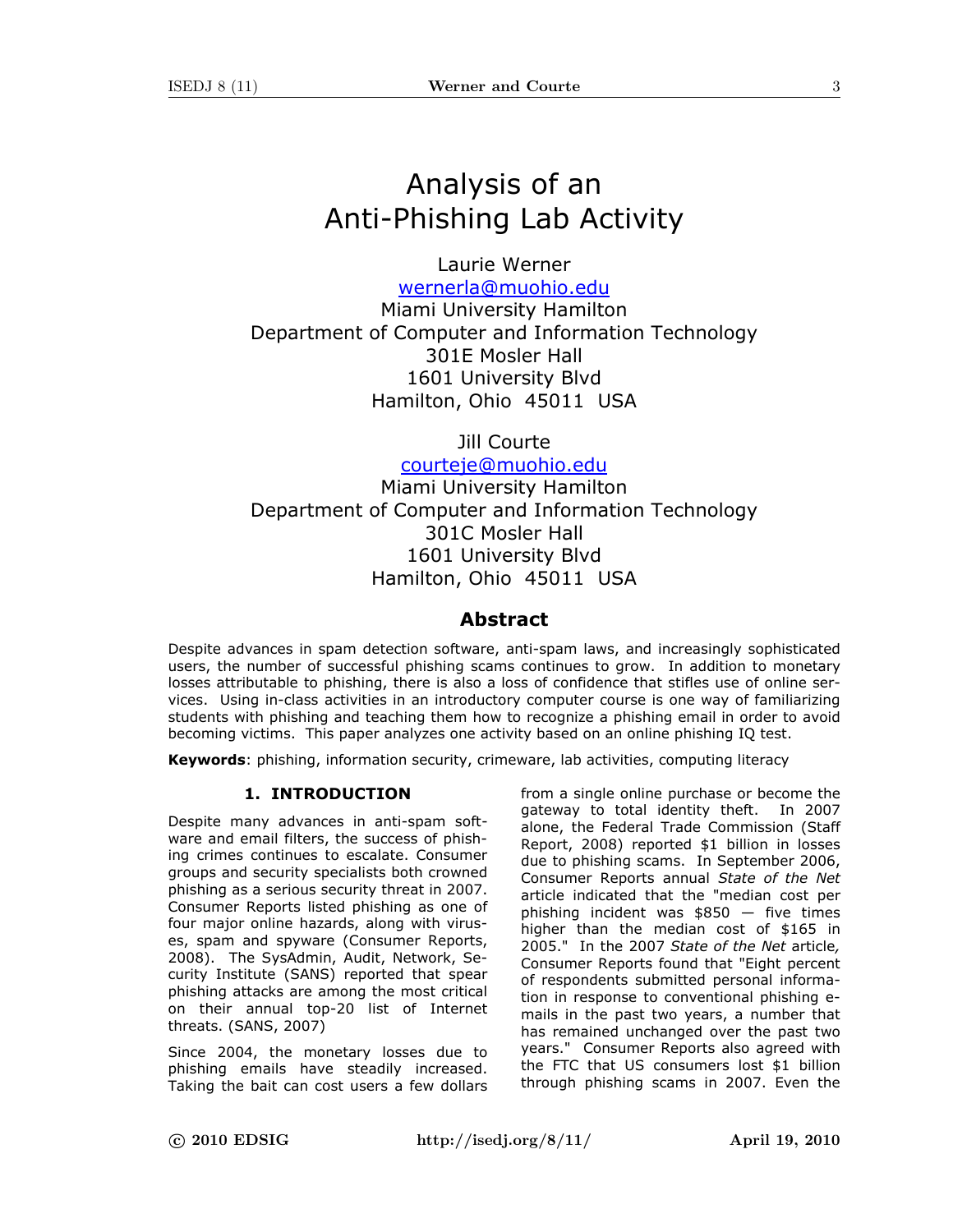Federal Deposit Insurance Corporation (FDIC) has a website dedicated to Phishing Scams where they begin with a simple definition: "The term  $phishing - as in fishing for$ confidential information - refers to a scam that encompasses fraudulently obtaining and using an individual's personal or financial information." (FDIC, 2008)

Beyond financial losses, there is a loss of trust in institutions whose brands are hijacked, and consumer confidence in ecommerce declines. Tom Longstaff, CERT's deputy director for Technology agrees: "The real insidious part of phishing is not the money that they lose. It's not the money the customers lose, and it's not the money that the financial institutions lose. Those are very bounded, and they tend to be fairly easily recouped. What really gets damaged most in a phishing attack is the relationship between the client and the financial institution. Because now, clients can't really trust that they're interacting correctly with their institution, and institutions can't trust that clients are always going to do the right thing because they can be easily led down this garden path." (Longstaff, 2007)

Authors Jakobsson and Ramzen and the Federal Trade Commission (FTC) agree that education has a role in thwarting phishing attacks as well as crimeware in general. Jakobsson maintains that "a typical user does not know how to identify a phishing email" and that "most people want to trust what they see," making the user education process complex but essential. (Jakobsson, 2007) At a recent FTC summit "there was consensus that more school-based education on computer security, cybersafety, and cyber ethics is a good idea." (FTC, 2008)

Phishing attacks do not appear to be decreasing any time soon. According to the latest monthly report from the Anti-Phishing Working Group (APWG, 2008), "The total number of unique phishing reports submitted to APWG in January 2008 was 29,284, an increase of over 3,600 reports from the previous month." Worse yet, users who are hooked by a phishing email might be instrumental in future attacks on others. Visiting a fraudulent website can result in installation of crimeware on a user's machine. A key-logging Trojan can grab the unsuspecting user's passwords and account information, while masquerading malware can turn a user's computer into a bot that distributes malware to other users.

# 2. PHISHING IQ TEST AS A CLASSROOM ACTIVITY

Frank and Werner suggested that using an online phishing IQ test as a lab activity could be a valuable tool in the security component of a general education computer literacy course. (Frank, 2007) To further that work, we tested the value of the Sonicwall phishing IQ test (www.sonicwall.com/phishing) as a learning tool from the student's perspective. Before and after questionnaires were designed to determine if the Sonicwall phishing IQ test could effectively teach students about phishing email scams and improve their confidence in their ability to detect a phishing email.

In the summer of 2008, 45 students in four sections of an introductory computing course voluntarily completed a short pre-test survey before taking the ten question online SonicWall Phishing IQ Test (Sonicwall, 2008) followed by a post-test survey. Questions on the pre-test survey included demographic and general questions about their phishing knowledge, as well as 2 questions used to measure the effectiveness of the activity, I know what phishing is, and I am confident in my ability to detect a phishing email. On the post-test survey, students entered their phishing IQ test score and again answered the questions: I know what phishing is, and I am confident in my ability to detect a phishing email. Most questions used a 5 point scale ranging from strongly agree (1) to strongly disagree (5).

The Sonicwall Phishing IQ test contains 10 questions, with each question displaying an email message including the actual URL link in the status bar. The test taker indicates whether each email is legitimate or is phishing. After scoring all questions, the test provides an explanation of both legitimate and counterfeit indicators within each email. From these descriptions, we hope the student learns what indicators identify the authenticity of an email message.

We hypothesized that the phishing IQ test would help non-computing major students feel more confident about detecting a phishing email. There was no discussion of computer security topics or of phishing in the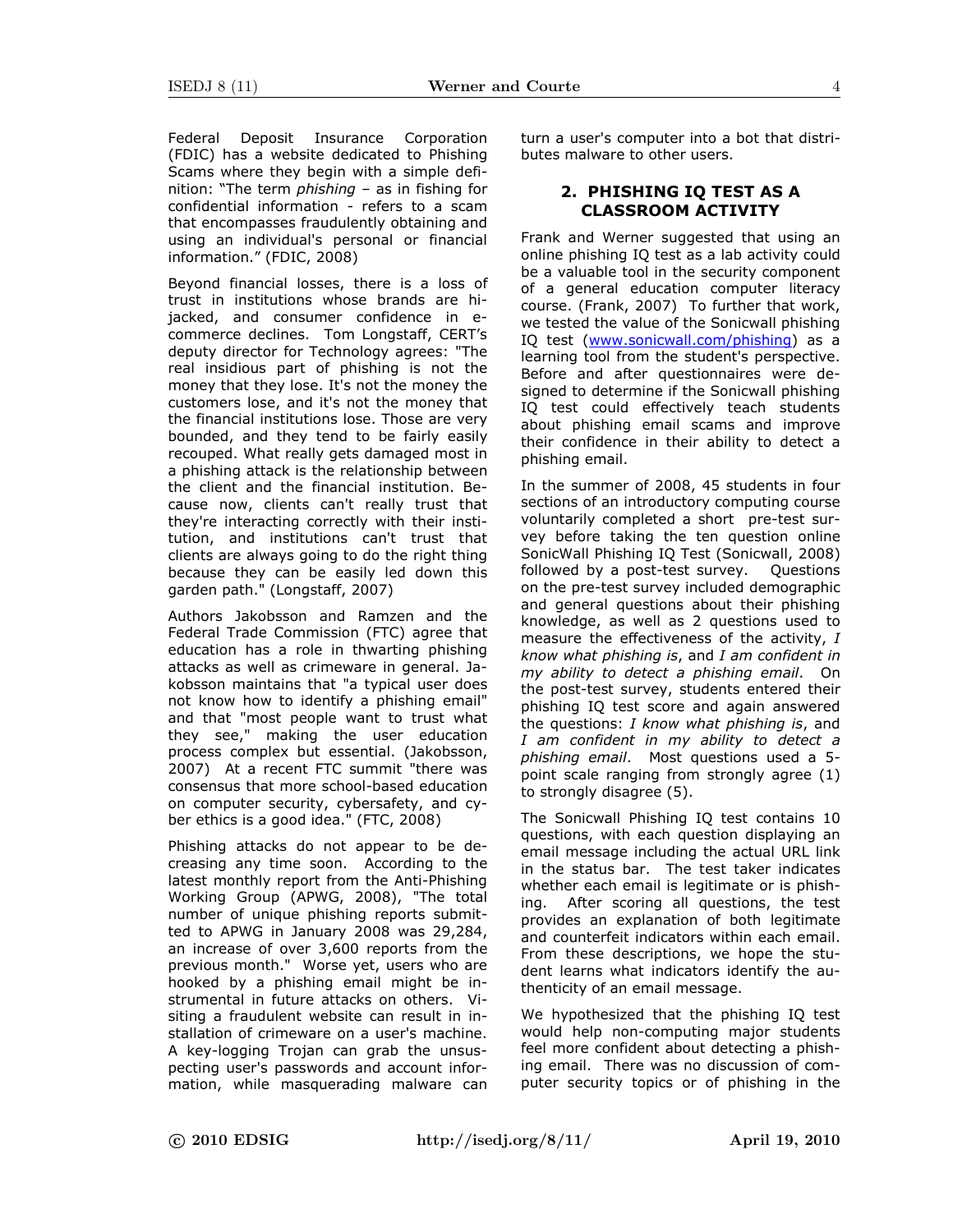class prior to the day of the surveys. Since we were not the instructors for the four sections of the introductory course, one of us went to each class as a guest speaker, distributed the surveys, and assisted students in following the directions. After all students finished the post-phishing IQ test survey, they heard a short lecture followed by a discussion of phishing. All three instructors for the four sections later sent emails to us indicating that the students were very pleased with the experience.

|                                                                                                | Agree<br>or<br>Strongly<br>Agree | Disagree<br>or<br>Strongly<br>Disagree |
|------------------------------------------------------------------------------------------------|----------------------------------|----------------------------------------|
| I believe that it is<br>safe to open any<br>email that is not<br>in my junk or<br>spam folder. | 6(14%)                           | 29 (66%)                               |
| I am comfortable<br>with using email.                                                          | 35<br>(78%)                      | $5(11\%)$                              |
| I think phishing<br>presents a risk to<br>the security of my<br>computer.                      | 28<br>(62%)                      | 2(4%)                                  |
| I think phishing<br>presents a risk to<br>my personal secu-<br>rity.                           | 33<br>(73%)                      | 2(4%)                                  |
| I think that antivi-<br>rus software will<br>protect me<br>against phishing.                   | 12<br>(26%)                      | 15 (34%)                               |
| I know someone<br>who has been<br>harmed by phish-<br>ing.                                     | 7(16%)                           | 22 (49%)                               |

# Table 1. General Phishing Knowledge

# Student profile

Of the 45 students who participated, 24 (53%) were female and 21 (47%) were male, and most ranged in age from 18-26 (56%). Almost all were non-computing majors and a variety of majors were represented, with most students from either nursing (30%) or business (30%). Most were in their sophomore (25%), junior (34%) or senior (25%) year. Most had completed some level of college algebra or calculus (75%). The course they were completing is a typical non-majors survey course of various aspects of computing including history, programming languages, formal logic, and ethical and social issues related to computing.

# 3. RESULTS

Table 1 shows the student responses to the general phishing knowledge questions asked on the pre-survey. As shown in the table, most had some awareness of the hazards of phishing emails, recognizing them as a threat to personal safety. Table 2 shows the scores reported by students for the Phishing IQ test. The most common scores reported were 70% or 60% (53% combined), with only 2 students reporting a perfect score.

| <b>Reported score</b> | N         |  |
|-----------------------|-----------|--|
| 100 %                 | 2(5%)     |  |
| 90%                   | 2(5%)     |  |
| 80%                   | 4(9%)     |  |
| 70%                   | 13 (30%   |  |
| 60%                   | 10 (23%   |  |
| 50%                   | $5(11\%)$ |  |
| 40%                   | 7(16%)    |  |
| 20%                   | 1 (2%)    |  |

### Table 2. Phishing IQ Test Scores (selfreported)

Table 3 shows the results of the pre- and post-test questions, I know what phishing is, and  $I$  am confident in my ability to detect a phishing email. T-tests were performed and show that the phishing IQ test significantly affected student's perceived ability and confidence in detecting phishing emails. For the question  $I$  know what phishing is, the number of students who agreed or strongly agreed went from 16 to 30, with  $t(44) =$ 3.34,  $p < .01$ . For the question, I am confident in my ability to detect a phishing email, the number of students who agreed or strongly agreed went from 15 to 23, with  $t(43) = 2.12$ ,  $p < .05$ . Our results indicate that students significantly changed their confidence level in their ability to define what phishing is, and to detect a phishing email.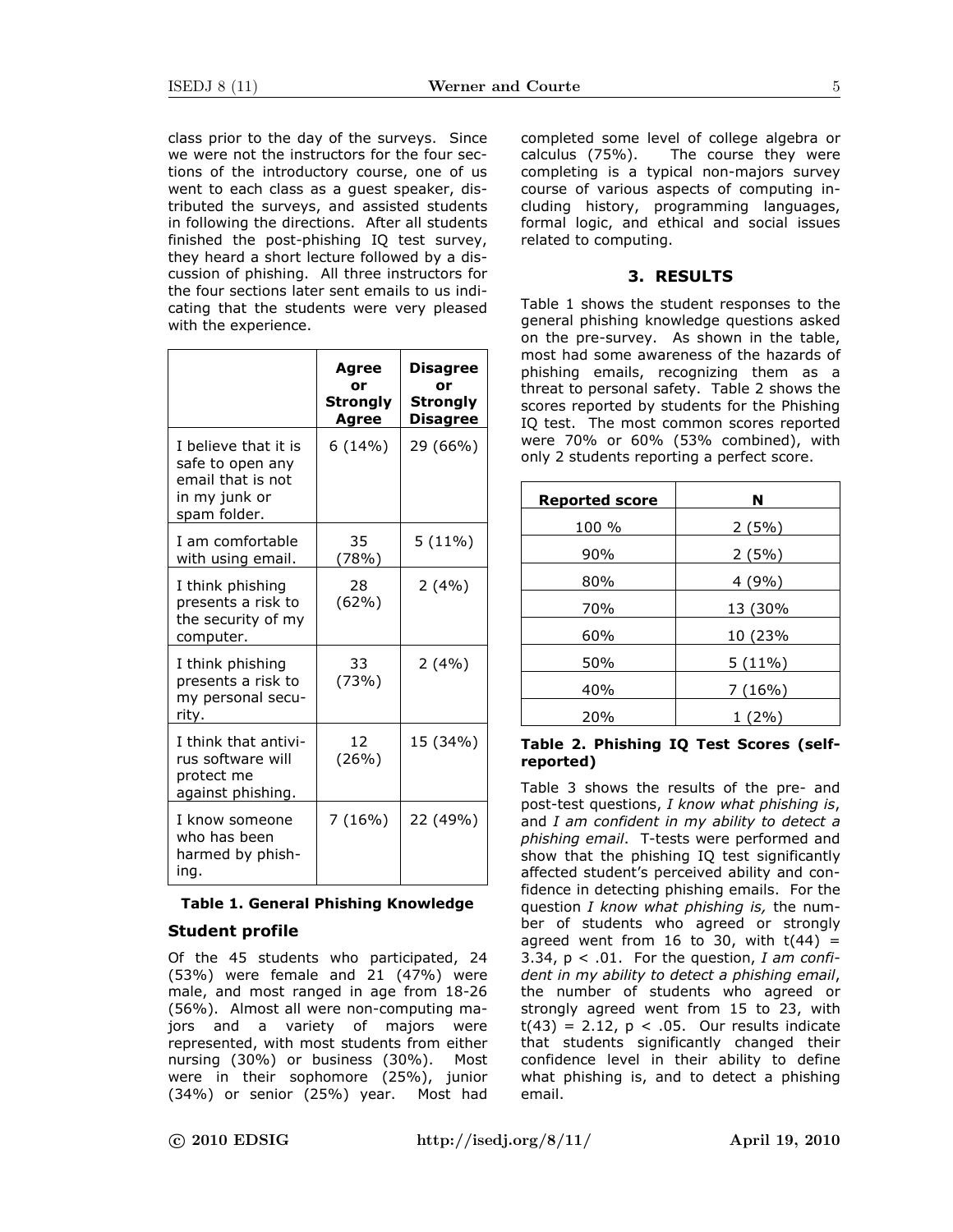|                                                                       | I know<br>what<br>phishing<br>is. | I am confi-<br>dent that I<br>can detect<br>a phishing<br>email. |
|-----------------------------------------------------------------------|-----------------------------------|------------------------------------------------------------------|
| <b>Pre-test</b><br>Agree or<br><b>Strongly</b><br>Agree               | 16 (35%)                          | 15 (34%)                                                         |
| Pre-test<br><b>Disagree</b><br>or Strong-<br>ly Disag-<br>ree         | 13 (29%)                          | 15 (34%)                                                         |
| <b>Post-test</b><br>Agree or<br>Strongly<br>Agree                     | 30 (68%)                          | 23 (52%)                                                         |
| <b>Post-test</b><br><b>Disagree</b><br>or Strong-<br>ly Disag-<br>ree | $5(11\%)$                         | $5(11\%)$                                                        |

|  |  |  |  | Table 3. Pre- and Post-test Questions |
|--|--|--|--|---------------------------------------|
|--|--|--|--|---------------------------------------|

|                                            | I think that the phishing<br>exercise helped me un-<br>derstand more about<br>how to identify phishing<br>emails. |
|--------------------------------------------|-------------------------------------------------------------------------------------------------------------------|
| Agree or<br><b>Strongly</b><br>Agree       | 35 (80%)                                                                                                          |
| Disagree<br>or Strong-<br>ly Disag-<br>ree | 4(9%)                                                                                                             |

### Table 4. Perceived Usefulness of the Phishing Exercise

The post-test also included a question, I think that the phishing exercise helped me understand more about how to identify phishing emails, with the results shown in Table 4, indicating that most students strongly agreed that the phishing IQ test helped them do so.

### 4. DISCUSSION

In previous studies, Robila and Ragucci found significant improvement in non-IT major students' ability to identify threats after they took a targeted Phishing IQ test. They found that "if an IQ test is developed using known services that a group of users have a high probability of using, then the element of inexperience with the company/service is eliminated." They successfully used a targeted IQ test to improve student skills at detecting phishing emails. Ninety-four percent of Robila and Ragucci's students agreed the targeted IQ test was helpful to them. (Robila, 2006) Kumaraguru et al hypothesized that users improve their ability to detect phishing emails after they have been deceived by one. Their experimental results "suggest that users are motivated to learn when the training materials are presented after users fall for the phishing emails (when users click on the link in the email). We believe this is because the embedded methodology directly applies the learning-by-doing and immediate feedback principles." This experiment "tested users to determine how well they retained knowledge gained through embedded training and how well they transferred this knowledge to identify other types of phishing emails.... In our experiments, we found that: (a) users learn more effectively when the training materials are presented after users fall for the attack (embedded) than when the same training materials are sent by email (non-embedded); (b) users retain and transfer more knowledge after embedded training than after non-embedded training". (Kumaraguru, 2007) In pedagogical terms, Kumaraguru et al found that reading about how to avoid being phished was ineffective; students need to get hooked by a phishing email or to misinterpret a legitimate email to fully recognize the extent of the problem and actually retain significant anti-phishing savvy.

Anandpara et al conducted a study using a phishing IQ test to show students what they did not know, and then exposed them to existing phishing education. To determine if they learned anything, the students took a new Phishing IQ test. In the second one, "a substantially larger portion of stimuli was indicated as being phishing in the second test, suggesting that the only measurable effect of the phishing education (from the point of view of the phishing IQ test) was an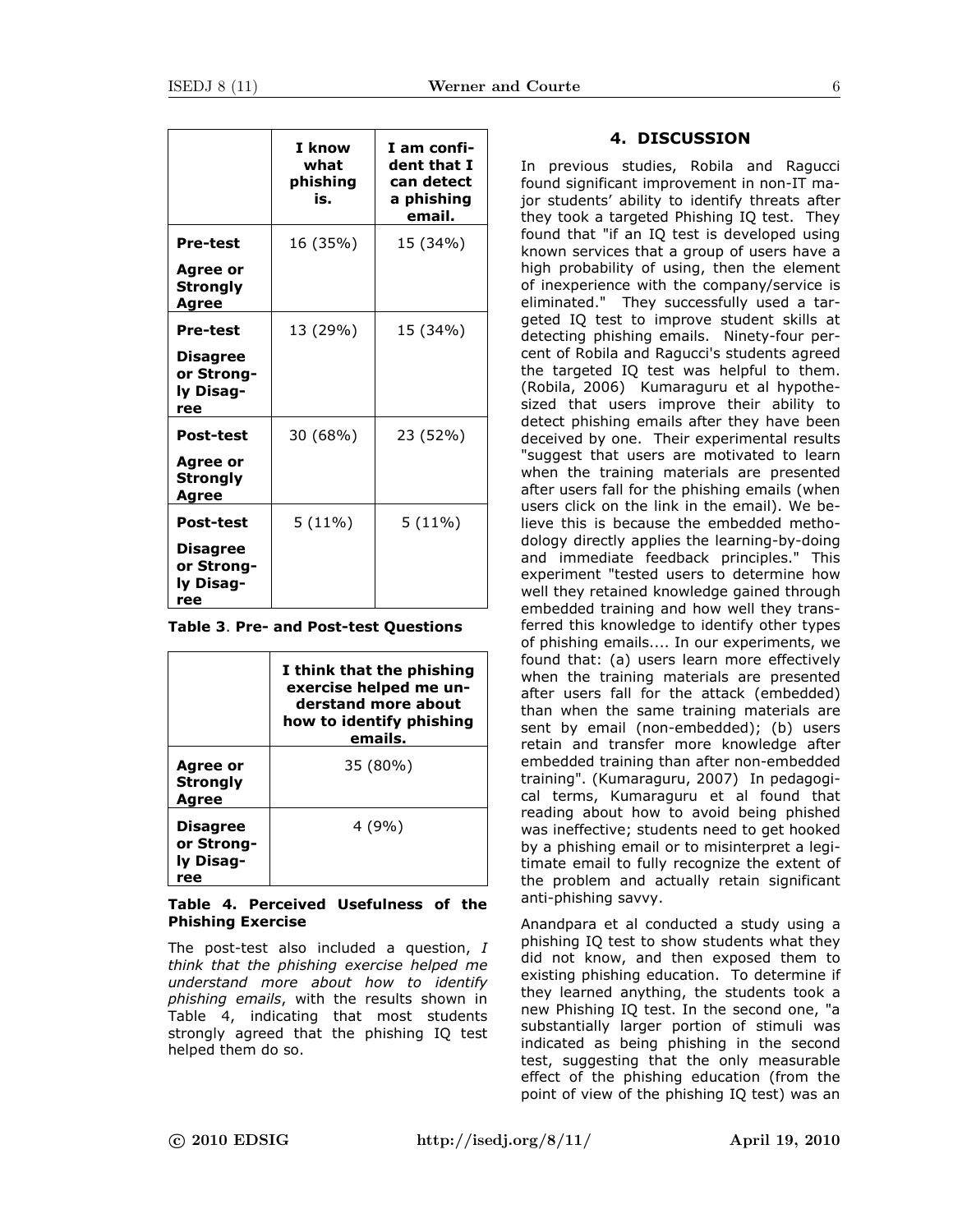increased concern, not an increased ability." At first glance, it appears that Andapara et al's results contradict those of Robila and Kumaraguru. However, both of their studies used specialized versions of phishing emails, suggesting that the most effective way to use a generic phishing IQ test is to generate awareness in novices, as a springboard for using existing tools, or to initiate a discussion as part of the security component of an introductory computer course. With respect to Andapara et al, we believe that although we do not want to increase fear of computing in our students, a healthy dose of skepticism and a bit of curiosity can be the first step to a broader yet practical component of security education in a non-major's literacy course.

## 5. CONCLUSION

Our results show that students felt significantly more prepared to recognize phishing attempts after taking the phishing IQ test. Computer use is ubiquitous in today's society and informed awareness of security issues such as phishing is a valid topic for any course of study. Prior to this study, we had received positive anecdotal comments from students and others regarding the Sonicwall test; the results of this study confirm that it is a valuable educational tool.

Unlike Anandpara et al, we did not subject the students to a second phishing IQ test since in our case, we were primarily interested in the perceived value of the Sonicwall test in particular. Future work could include the addition of a second phishing test to see if we could duplicate those results. Research shows that active learning exercises in general are valuable additions to today's classrooms, (Beck, 2005). Others agree that using this type of activity to raise awareness and knowledge of phishing is a worthwhile activity to add to any computing literacy course. (Werner, 2005)

### 6. REFERENCES

- Anandpara, V., Dingman, A., Jakobsson, M., Liu, D., and Roinestad, H., "Phishing IQ Tests Measure Fear, Not Ability," extended abstract, USEC, 2007.
- APWG, Anti-Phishing Workgroup web site, , "Phishing Activity Trends Report Q1

2008", http://www.antiphishing.org/, last accessed October 7, 2008

- Beck, L., Chizhik, A., McElroy, A., (2005), "Cooperative Learning Techniques in CS1: Design and Experimental Evaluation", Proceedings of the 36th SIGCSE Technical Symposium On Computer Science Education, St. Louis, Missouri, USA, February 23-27, pp. 470-474
- Consumer Reports security website, "State of the Net 2008" http://www.consumerreports.org/security , last accessed October 7, 2008
- Dhamija, Rachna, Tygar, J. D., and Hearst, Marti. (2006). "Why phishing works", Proceedings of the SIGCHI conference on Human Factors in computing systems, April 22-27, Montréal, Québec, Canada.
- Federal Deposit Insurance Corporation website, "Phishing Scams" http://www.fdic.gov/consumers/consume r/alerts/phishing.html, last accessed October 7, 2008
- Frank, Charles and Werner, Laurie. (2007). "Getting A Hook on Phishing", Information Systems Education Journal, 5 (36). http://isedj.org/5/36/. ISSN: 1545-679X.
- Jakobsson, Markus and Myers, Stephen, Phishing and Countermeasures, Wiley-Interscience, 2007.
- Jakobsson, Markus and Zulfikar Ramzan, Crimeware: Understanding New Attacks and Defenses, Addison-Wesley Professional; 1st edition (April 16, 2008)
- Kumaraguru, Ponnurangam, Yong Rhee, Steve Sheng, Sharique Hasan, Alessandro Acquisti, Lorrie Faith Cranor, and Jason Hong.(2007). "Getting Users to Pay Attention to Anti-Phishing Education: Evaluation of Retention and Transfer", APWG eCrime Researchers Summit, October, 4-5, Pittsburgh, PA, USA.
- Longstaff, Tom, "Evolving Business Models, Threats, and Technologies: A Conversation with CERT's Deputy Director for Technology", www.cert.org/podcast/transcripts/8longst aff.pdf - 2007-10-15
- MillerSmile.uk.co web site http://www.millersmiles.co.uk/. 2007, last accessed October 7, 2008